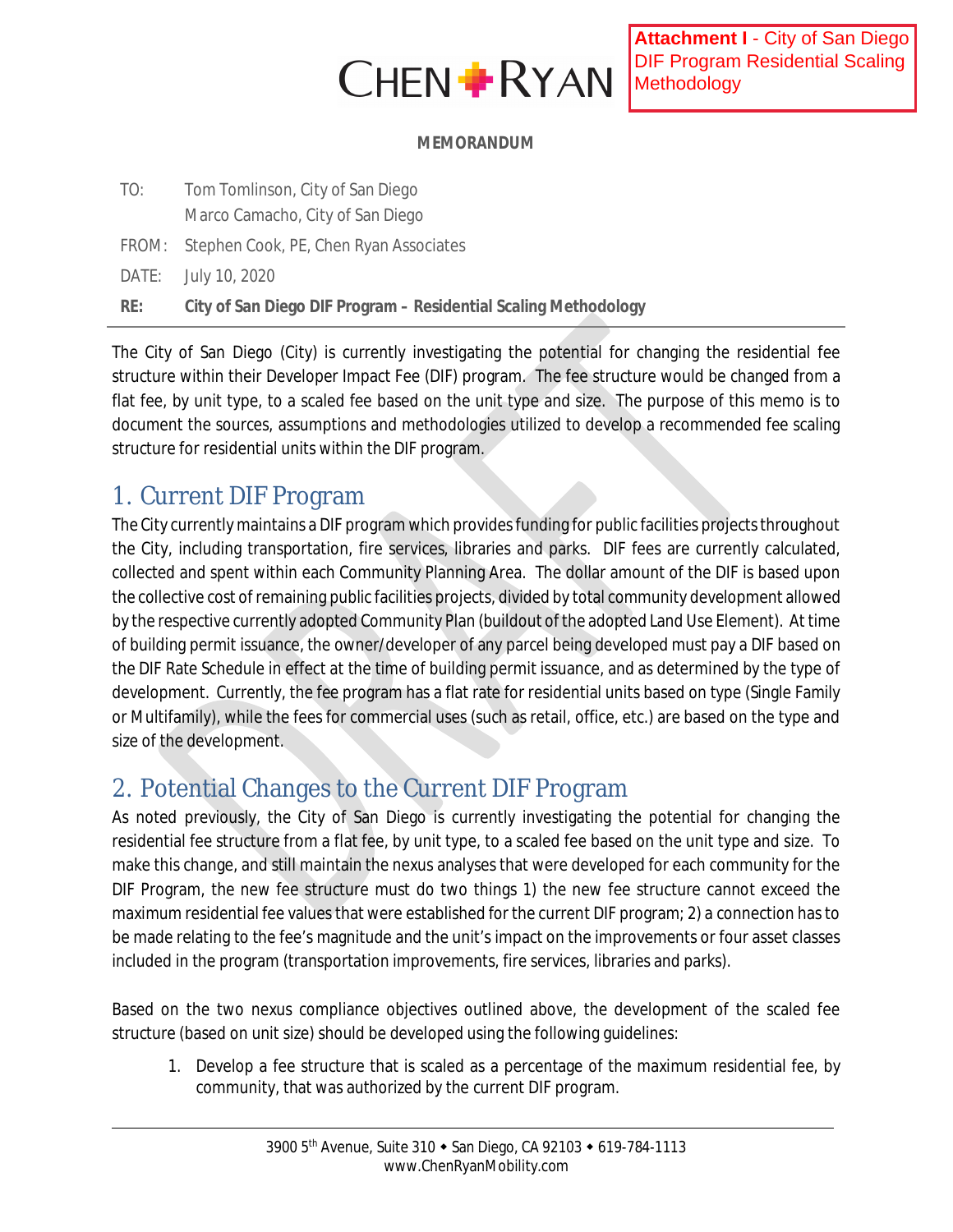2. Identify a metric, in which the fee can be scaled to, which relates to both the size of a residential unit and the impact the unit will have on the four asset classes.

### 3. Relating Unit Size to the Impacts on Asset Classes

As noted previously, to maintain the nexus established for the current DIF program, any cost scaling that is applied to residential fees must also reflect their associated impacts on the asset classes covered by the program. Therefore, the fee scaling must be based on a metric that relates both to the size of the unit and its impact to the asset classes.

One key metric that potentially relates to the size of a unit as well as the magnitude of impact on the four asset classes is the population. For example, larger units have the potential to attract a larger household population, thereby placing an additional burden on the asset classes included in the DIF program due to more people from that household using the associated facilities and services. Therefore, it can be argued that these larger units should pay a higher fair-share contribution towards the services, facilities and improvements included in the City's DIF program. **Table 1** outlines how an increased population can relate to each asset class included in the current DIF program.

| <b>Asset Class</b>   | <b>Relation to Population</b>                                                                                                                                                                                                                                                                                                                                                           |
|----------------------|-----------------------------------------------------------------------------------------------------------------------------------------------------------------------------------------------------------------------------------------------------------------------------------------------------------------------------------------------------------------------------------------|
|                      | The City of San Diego General Plan (2008) established the following policy regardingthe development and<br>funding of fire stations within the City:                                                                                                                                                                                                                                    |
|                      | PF-D.2. Determine fire station needs, location, crew size and timing of implementation as the<br>community grows.                                                                                                                                                                                                                                                                       |
| <b>Fire Services</b> | Use the fire unit development performance measures (based on population density per square<br>a)<br>mile) shown in Table PF-D.1 to plan for needed facilities. Where more than one square mile is<br>not populated at similar densities, and/or a contiguous area with different density types<br>aggregates into a population cluster area, use the measures provided in Table PF-D.2. |
|                      | Reflected needed fire-rescue facilities in community plans and associated facilities financing<br>b)<br>plans as a part of community plan updates and amendments.                                                                                                                                                                                                                       |
|                      | As noted in the policies listed above, fire station needs and implementation are to be determined as a<br>community grows. The performance measures used to determine these improvements are based on<br>population density. Therefore, the higher and denser the population is, the higher the demand for fire needs.                                                                  |
| Library              | The City of San Diego General Plan (2008) established the following policy regarding the development and<br>funding of libraries within the City:                                                                                                                                                                                                                                       |
|                      | Design libraries to provide consistent and equitable services as communities grow in order to<br>PF-J.6.<br>maintain service levels which consider operational costs and are based on established<br>guidelines.                                                                                                                                                                        |
|                      | As noted in the policy listed above, libraries need to be maintained and developed to provide consistent and<br>equitable services as communities grow. Community growth and needs are typically directly related<br>population growth. Therefore, this policy creates a direct link to the impact that new/additional population<br>may have on the library asset class.               |

**Table 1: Relationships Between Population and the Asset Classes Included in the DIF Program**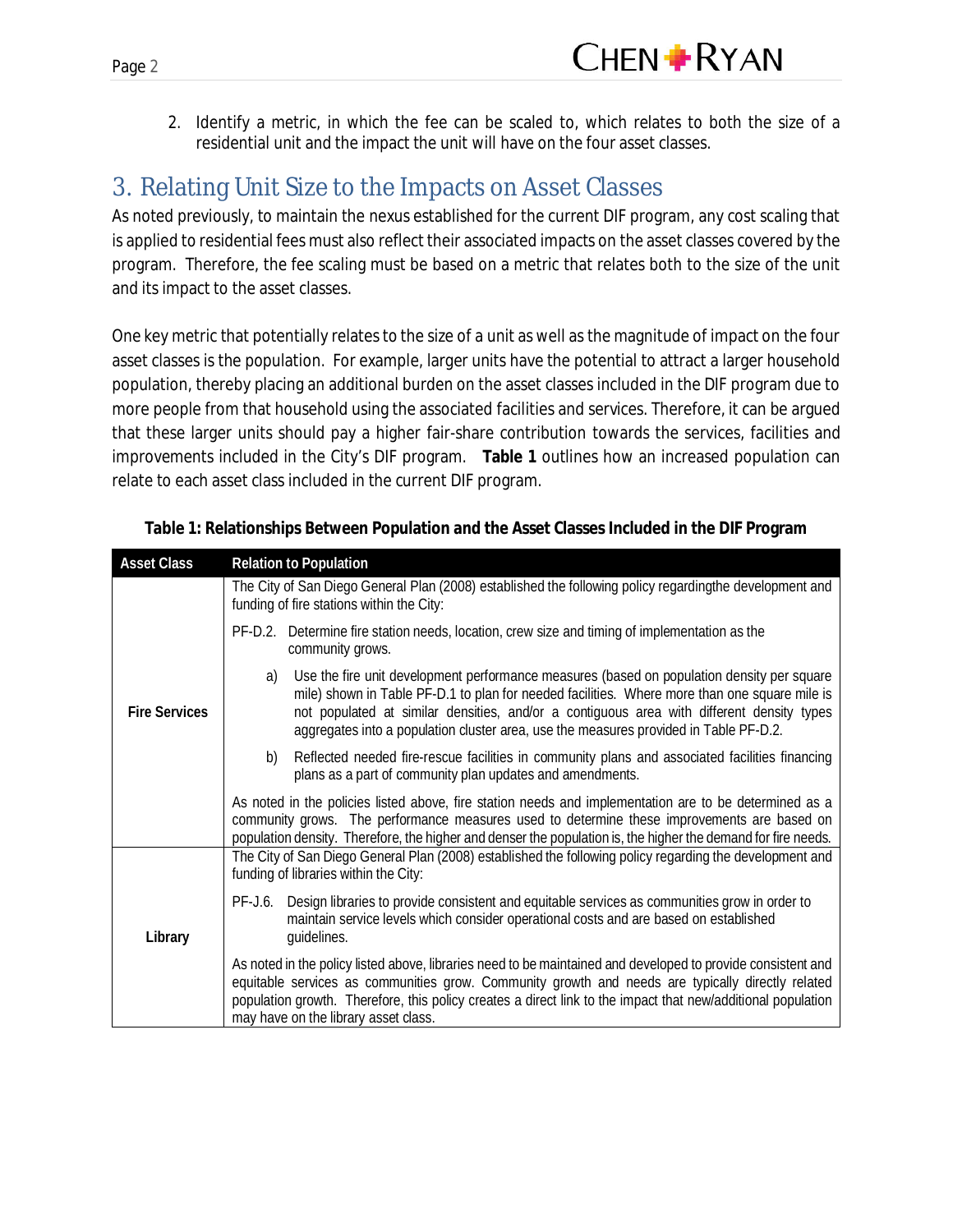| Page. |  |
|-------|--|
|       |  |

| <b>Asset Class</b> | <b>Relation to Population</b>                                                                                                                                                                                                                                                                                                                                                                                                                                                                                                                                              |
|--------------------|----------------------------------------------------------------------------------------------------------------------------------------------------------------------------------------------------------------------------------------------------------------------------------------------------------------------------------------------------------------------------------------------------------------------------------------------------------------------------------------------------------------------------------------------------------------------------|
| Parks              | The City of San Diego General Plan (2008) established standards for the development of population-<br>based parks and recreation facilities, including Recreation Centers and Aquatic Complexes (For additional<br>detail about population-based park categories and guidelines, see the General Plan, Table RE-2).                                                                                                                                                                                                                                                        |
|                    | The City's General Plan establishes a minimum standard of 2.8 acres of community park space for every<br>1,000 people. This standard creates a direct link to the impact of population to the impacts on the park<br>asset class.                                                                                                                                                                                                                                                                                                                                          |
| Transportation     | The transportation related facilities included in the DIF program are generally developed based on the<br>overall travel demand. Therefore, the higher the population within an area, the higher the demand for<br>transportation facilities within the area across all modes of travel. This asset class can be directly related<br>to household population size since the transportation related trip demands are directly correlated on a per<br>person basis (2009 National Household Travel Survey found that each person generally generates 3.79<br>trips per day). |

**Table 1: Relationships Between Population and the Asset Classes Included in the DIF Program**

# 4. Link between Residential Unit Size and Household Population

In theory, the larger a residential unit (based on total SF), the more people it could house. Unfortunately, based on initial research there was no readily available data confirming this theory. However, it was found that American Community Survey 2016 (5 Year Estimate) does provide both Average Household Size (AvgHHSize) and Average Number of Bedroom data, for each census block group. Therefore, using this data could establish a link between Average Household Size (i.e. people per household) and the average number of bedrooms per household. Using the Statistical Packages of the Social Sciences (SPSS) software, a regression analysis was performed for the entire San Diego Region (1,187,644 points of data) to determine the statistical relationship between overall household size and the total number of bedrooms within the household. **Figure 1** below displays the results of the statistical analysis.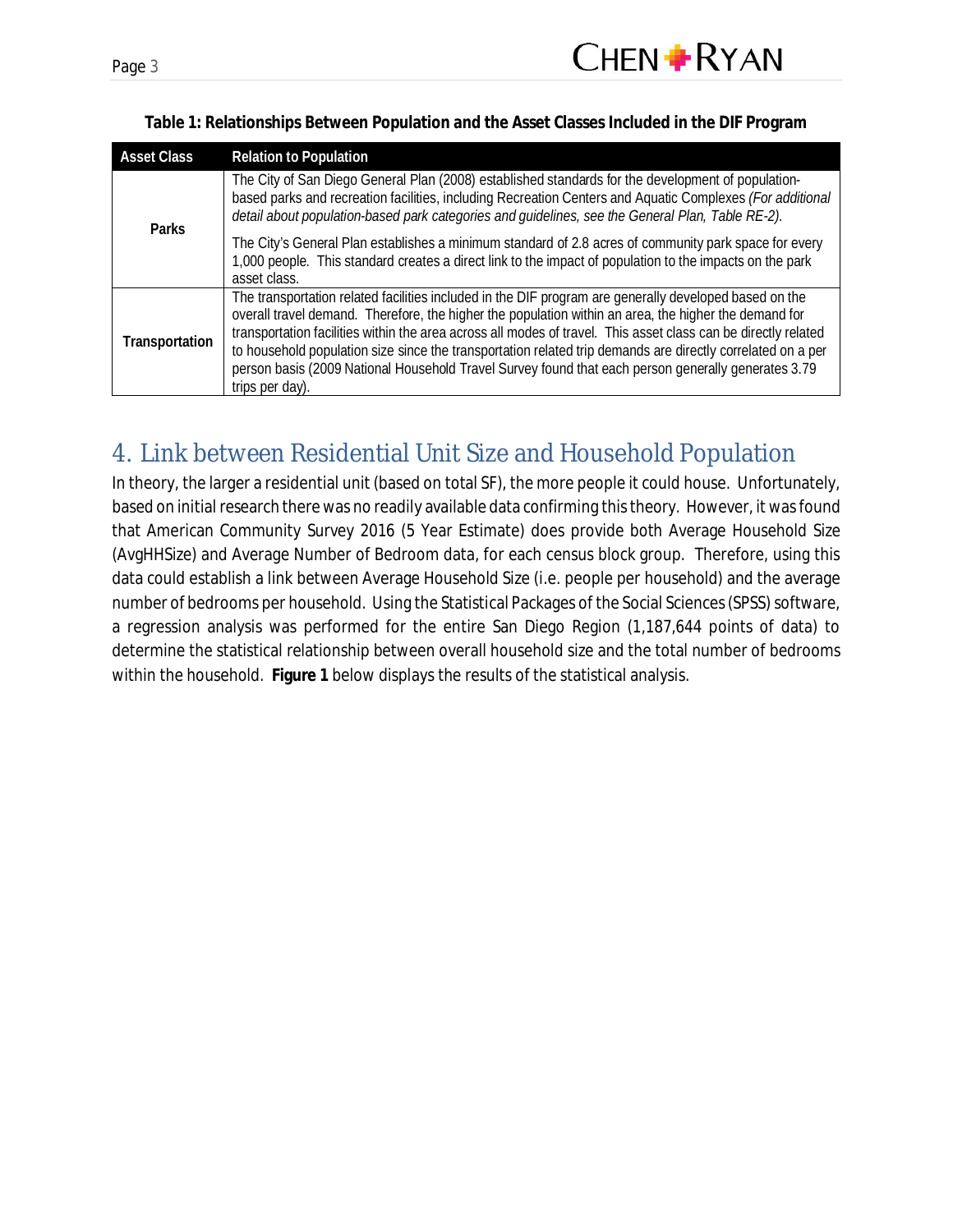



**Figure 1: Relationship between Average Household Size and Number of Bedrooms**

This statistical analysis found the relationship between Average Household Population and Average Number of Bedrooms within the household is as follows:

*Average Household Population = 1.483+0.440(The Average Number of Bedrooms)*

Using this formula, the average household population per number of bedrooms was calculated for households with one to five bedrooms, which is the general number of bedrooms range found within the Region. **Table 2** displays the average household population by number of bedrooms, as determined by the statistical analysis.

| Number of Bedrooms | Average Household Population |
|--------------------|------------------------------|
|                    | 1.9                          |
|                    | 2.4                          |
|                    | 2.8                          |
|                    | 3.2                          |
|                    |                              |

**Table 2: Household Population by Bedroom - City of San Diego**

*Source: US Census – 2016 American Community Survey 5-Year Estimate*

Note

Average number of people per household, based on total number of bedrooms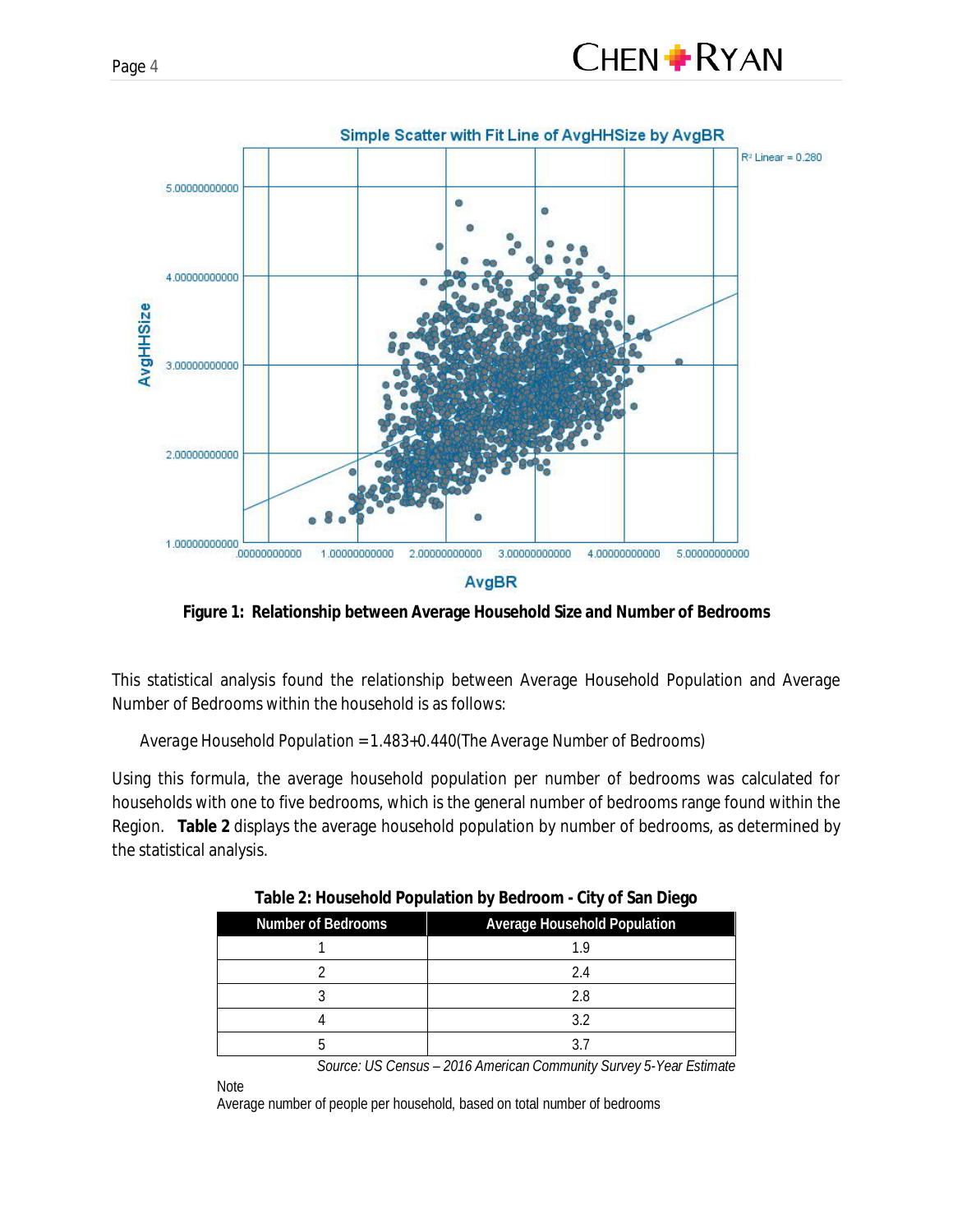Once the relationship between average household population and average number of bedrooms was established, a relationship between number of bedrooms and residential unit size (sf) was needed. Once this relationship was established, the size of the residential unit is correlated back to the average population size using the number of bedrooms as the common link.

SANGIS parcel data, throughout the entire San Diego Region, was utilized to determine this relationship between residential unit size and number of bedrooms (over 785,000 data points). The SANGIS parcel data includes information such as land use type, total livable square feet (unit SF excluding uses such as garages), number of bedrooms and year built. This data was utilized to determine the average unit size (SF) based on the total number of bedrooms for both single family and multifamily units, as displayed in **Table 3**.

| <b>Bedrooms</b> | Average<br>Population <sup>1</sup> | Size (SF)<br><b>Single Family</b> | Size (SF)<br>Multifamily                    |
|-----------------|------------------------------------|-----------------------------------|---------------------------------------------|
|                 | 1.9                                | 870                               | 706                                         |
|                 | 2.4                                | 1,188                             | 1,084                                       |
| 3               | 2.8                                | 1,630                             | 1,436                                       |
| 4               | 3.2                                | 2,228                             | N/A                                         |
| 5               | 3.7                                | 2,996                             | N/A                                         |
|                 |                                    |                                   | Source: Chen Ryan Associates, November 2018 |

#### **Table 3: Household Population by Unit Size**

**Note** 

<sup>1</sup>Based on information provided in Table 2

### 5. Scaling Based on Unit Size

As noted in Section 2, one of the guidelines for developing a scaled fee structure for residential units is to develop a structure that can be scaled as a percentage of the maximum residential fee authorized within the current DIF program. Therefore, the maximum authorized fee for residential units should be used as the high point of the scale (i.e. 100%) in which only the largest units pay, while the remaining smaller units would pay a percentage of the maximum fee. The percentage of the fee, in which smaller units would pay, should be based on the proportional burden they place on the different asset classes. As shown in in Table 1, household population size can be related to the burden placed on the DIF program asset classes; therefore, using household population size would be an equitable way in allocating the fee scale.

Using the trends set in Table 3, the household population can be calculated for any unit size. **Figure 2** displays the identified relationship between unit size and household population, as well as the equations for the plotted data points' trendlines. These equations, both for single family and multifamily units, can be used to derive the household population based on unit size.

Single Family: Projected Household Population = (Unit Size (SF) + 1579.6) / 1200.7 Multifamily: Projected Household Population = (Unit Size (SF) + 838.95) / 808.85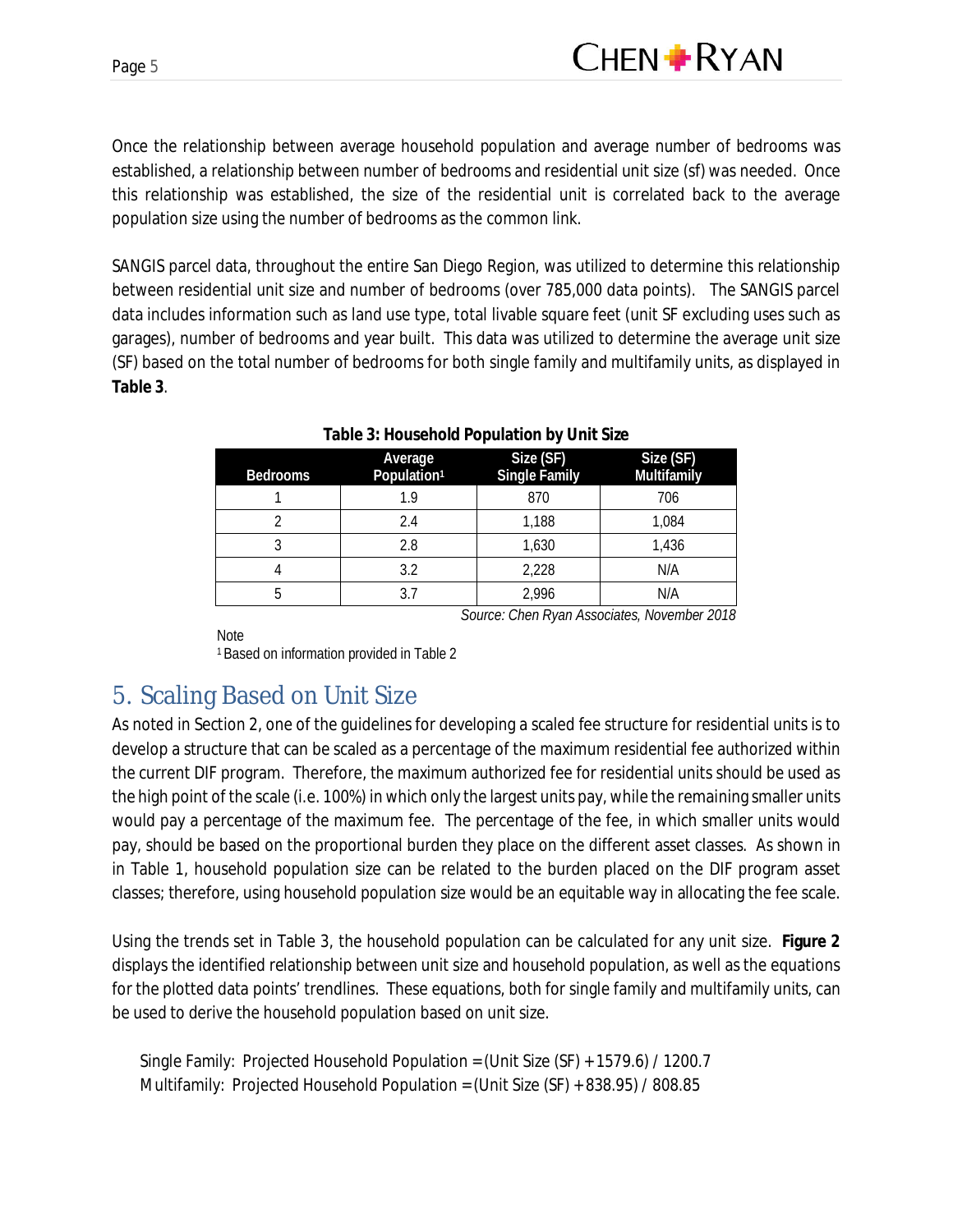



**Figure 2: Relationship between Unit Size and Household Population**

The units that would pay the maximum fee (i.e. those within the highpoint of the scale) was determined based on units that fall above the 80<sup>th</sup> percentile in size (SF) within the San Diego Region. This value was established for both single family and multifamily units utilizing the data in the SANGIS Parcel Database, the results of this analysis are displayed below:

Single Family Units 80<sup>th</sup> Percentile: 2,485 SF Multifamily Units 80<sup>th</sup> Percentile: 1,336 SF

Based on the findings outlined above, it is recommended that single family units constructed larger than 2,500 SF would pay the maximum fee established for single family units by the current DIF program. Additionally, multifamily units constructed larger than 1,300 SF would pay the maximum fee established for multifamily units by the current DIF program. Using the equations derived above:

Single Family Units  $80<sup>th</sup>$  Percentile: 2,500 SF = 3.4 People Per Household Multifamily Units 80<sup>th</sup> Percentile: 1,300 SF = 2.6 People Per Household

Since unit sizes outlined above were identified as the highpoint of the scale, their associated household population values will be used as the highpoint value in which the fee structure will be scaled against for smaller units; meaning, the highpoint values listed above will be used as the denominator in calculating the percent of the maximum fee that the unit would pay (Projected Household Population / Highpoint People Per Household). Therefore, the percent of the maximum residential fee the unit would be calculated as follows: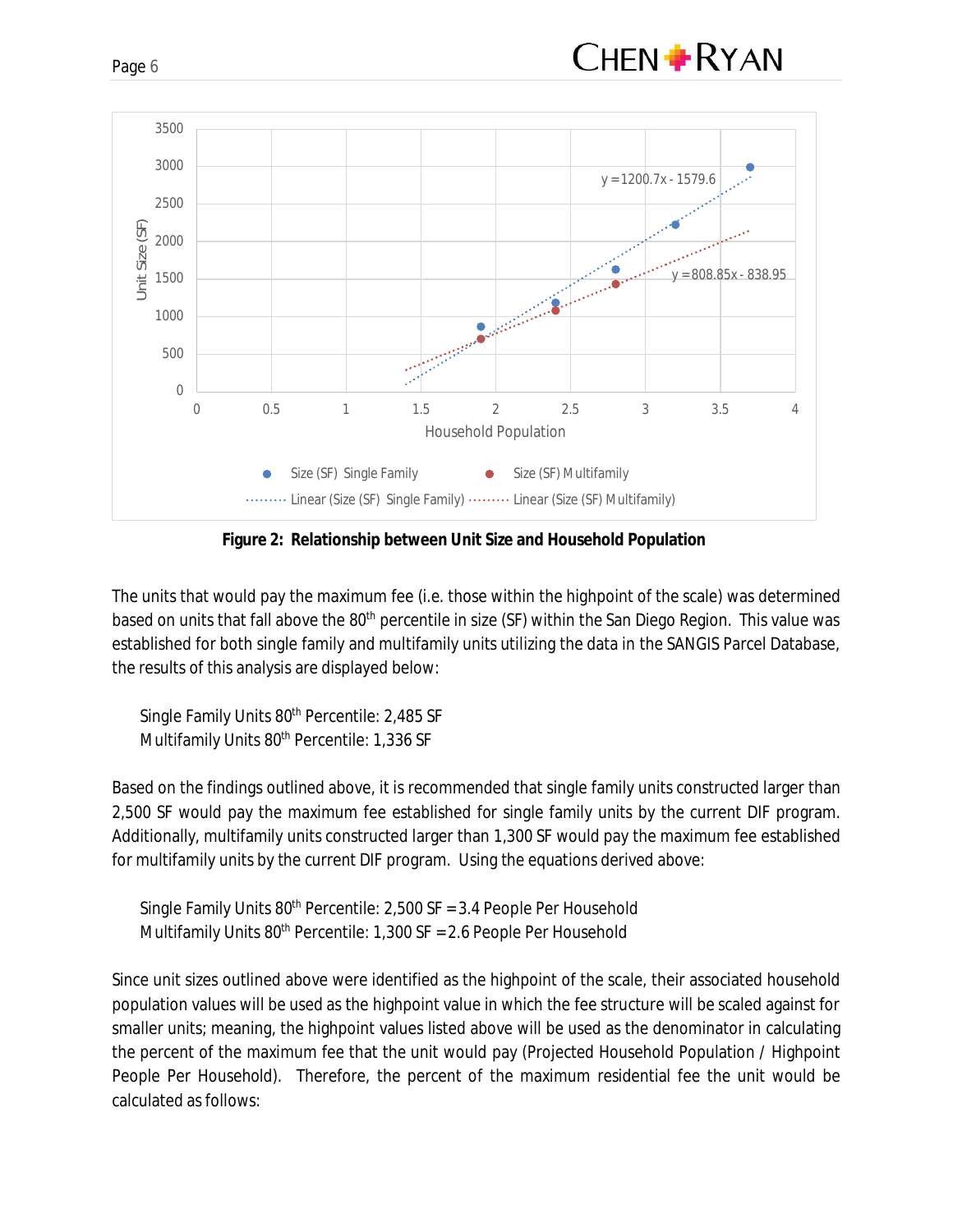

Single Family: Percent of Maximum Fee = [(Unit Size (SF) + 1579.6) / 1200.7]/3.4 Multifamily: Percent of Maximum Fee = [(Unit Size (SF) + 838.95)/ 808.85]/2.6

#### 6. Recommendation

Based on the research and information presented in the previous sections, it is recommended that, if the City of San Diego decides to implement a scaled fee structure for residential uses in their DIF program, that the following methodology is used to develop the structure:

- The maximum residential fee allowable within each Community Planning Area (for both single family and multifamily units) should be used as the highpoint in which the fee scale is based on.
- · The fee scale would have a cap at 2,500 SF for single family units and 1,300 SF for multifamily units. Units at or above this size would pay their respective maximum fee rate.
- · For units below the cap, the fee rates would be calculated as follows:
	- o Single Family: Maximum Fee X [(Unit Size (SF) + 1579.6) / 1200.7]/3.4
	- o Multifamily: Maximum Fee X [(Unit Size (SF) + 838.95) / 808.85]/2.6

**Table 4** displays the scaled fee rate for single family units, in 50 square foot increments, based on the formula outlined above. The scaled fee rate should be applied to the total residential DIF fee rate for each respective CPA.

|                                            | Fable 4. Ocaled Fee Kate – Olligie Family |
|--------------------------------------------|-------------------------------------------|
| Unit Size (SF)                             | <b>Scaled Fee Rate</b>                    |
| 2,501<br>$\,<\,$                           | Full Fee                                  |
| 2,451<br>2,500<br>$\frac{1}{2}$            | 99%                                       |
| 2,401<br>2,450<br>÷.                       | 98%                                       |
| 2,351<br>2,400<br>$\blacksquare$           | 97%                                       |
| 2,301<br>2,350<br>$\blacksquare$           | 96%                                       |
| 2,251<br>2,300<br>$\blacksquare$           | 94%                                       |
| 2,201<br>2,250<br>$\blacksquare$           | 93%                                       |
| 2,151<br>2,200<br>÷,                       | 92%                                       |
| 2,101<br>2,150<br>$\blacksquare$           | 91%                                       |
| 2,051<br>2,100<br>$\blacksquare$           | 90%                                       |
| 2,001<br>2,050<br>$\blacksquare$           | 88%                                       |
| 1,951<br>2,000<br>$\overline{\phantom{a}}$ | 87%                                       |
| 1,901<br>1,950<br>L,                       | 86%                                       |
| 1,851<br>1,900<br>$\overline{\phantom{a}}$ | 85%                                       |
| 1,801<br>1,850<br>$\overline{\phantom{a}}$ | 83%                                       |
| 1,751<br>1,800<br>L,                       | 82%                                       |
| 1,701<br>1,750<br>$\blacksquare$           | 81%                                       |
| 1,651<br>1,700<br>-                        | 80%                                       |
| 1,601<br>1,650<br>$\overline{\phantom{a}}$ | 78%                                       |

**Table 4: Scaled Fee Rate – Single Family**